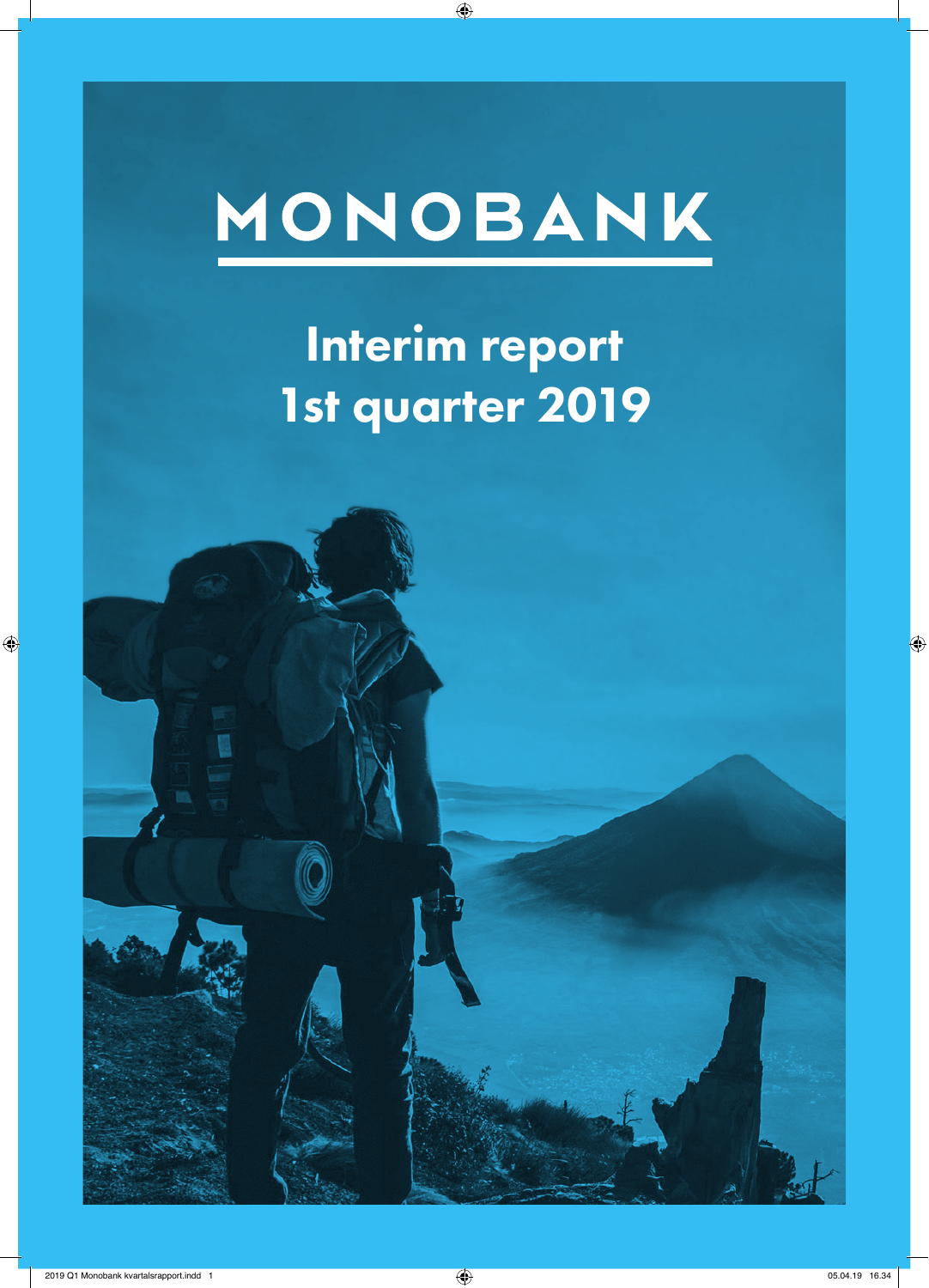## Monobank - A well-positioned and highly capitalised consumer bank

#### • **Profitable growth restored in Q1'19**

- o Net loan balance increased 7.6 per cent vs Q4'18
- o Net interest income of NOK 100.2 million, up 5.4 per cent vs Q4'18
- o Net profit after tax of NOK 16.1 million vs a deficit of NOK 8.8 million in Q4'18
- **The proposed merger with BRAbank approved by AGM**
	- o Transaction expected to be completed in Q2'19
- **Successful launch of digital consumer finance in Sweden**
- **New credit policies introduced in Finland to improve profitability**
- **Fully funded to reach critical mass**
	- o Private placement of NOK 58 million successfully completed

#### CEO comment

"It has been a very exiting quarter for Monobank and a strong foundation has been laid for a positive development going forward. The proposed merger with BRAbank will solve our need for additional equity capital and we are now fully financed to reach our ambitious financial targets. We continue to deliver on our growth strategy and our entrance into Sweden has been successful", says Bent Gjendem, CEO of Monobank ASA



#### Financial development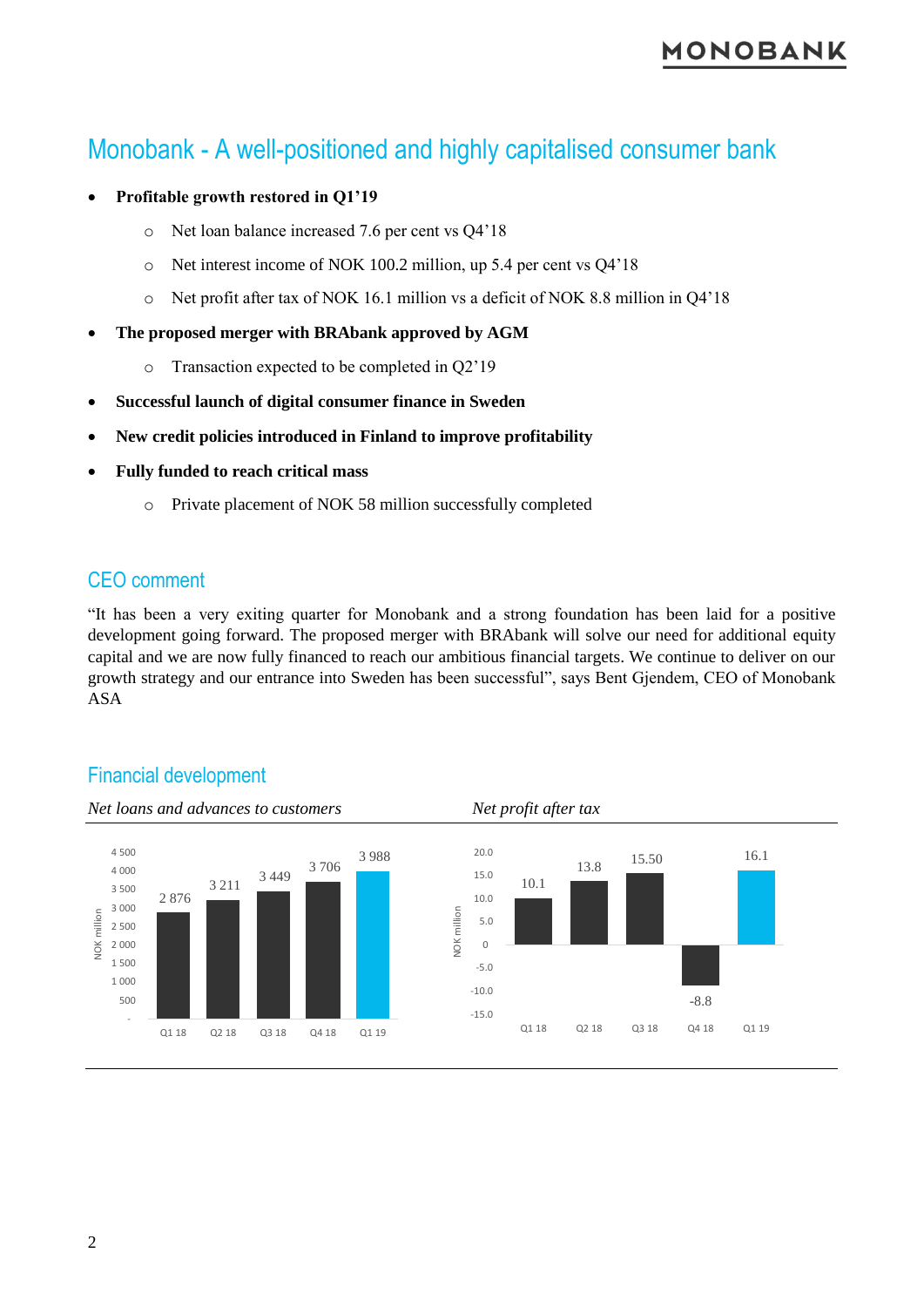## About Monobank ASA

Monobank ASA is a digital bank focused on consumer finance in the Nordics. The Bank is cloud based with strong focus on customer experience and fintech solutions.

Headquarters is based in Bergen, Norway and the bank started operation in November 2015. Monobank has experienced strong growth and went profitable after only three quarters. The main products are deposits, unsecured lending to qualified private individuals in Norway and Finland and credit cards in Norway. In Q1 2019 Monobank launched its digital consumer finance offering in Sweden.

The screening process is based on an automated evaluation system. Loans are granted up to NOK 500 000. The bank also offers attractive deposit rates on its savings accounts. Deposits up to NOK 2 million are guaranteed by the Norwegian Banks' Guarantee fund of which Monobank is a member.

Monobank is an independent bank with approximately 1 000 shareholders and was listed on the Oslo Stock Exchange's Merkur Market on 16th February 2017 under the ticker symbol MONO-ME.

## **Strategy**

Monobank is on a mission to redefine retail banking with a sharp focus on customer experience.

Monobank is a digital consumer bank with its home market being Norway covering people's need for liquidity. Monobank shall differentiate on availability and dominate on customer experience in its market segment. With 24/7 availability, fast loan processes combined with simple and easy to use products Monobank has grown to take a clear number three position among niche consumer banks in Norway. Monobank's Nordic footprint grew by entering Finland in 2017 and Sweden in the first quarter 2019.

Monobank will seek continued loan growth through geographical expansion credit card growth fuelled by innovative solutions and strategic partnerships and by developing Monobank's financing business together with commercial partners.

Furthermore, Monobank aims to be a market leading fintech developer with a goal to commercialize its technological capabilities together with existing and new partners to create new revenue streams.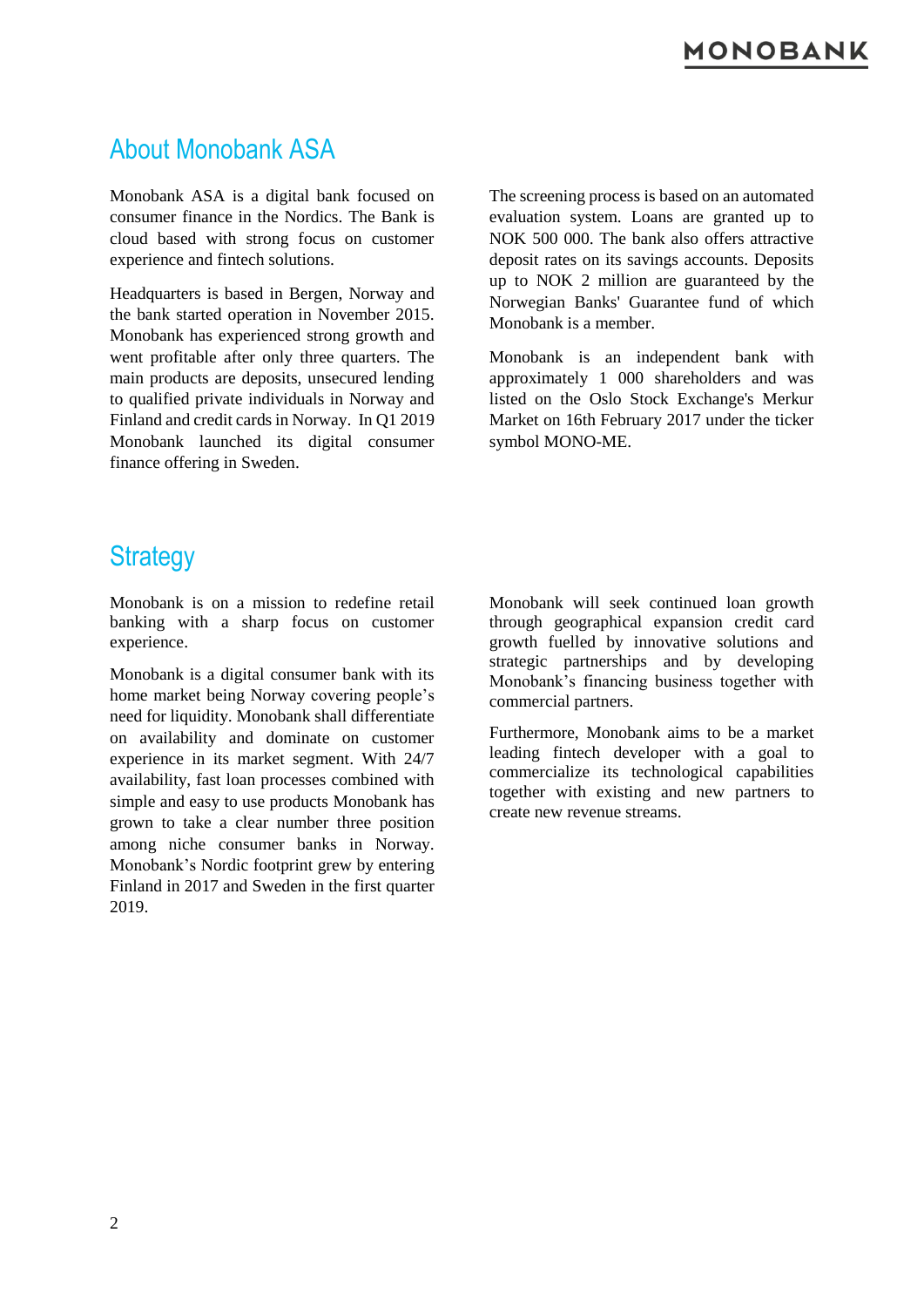## Operational and Financial review

The first quarter of the year was strategically important and eventful for Monobank. The merger with BRAbank and equity raise will solve the need for additional equity capital.

Furthermore, Monobank had a positive operational and financial quarter with continued growth in net loans and interest income.

The multi country platform that was connected to the deposit provider Raisin in the first quarter 2018 was expanded to Sweden this quarter as Monobank launched its consumer lending activities in the Country.

In Finland scorecard based on internal data is being developed with planned implementation Q2 2019. Cost of customer acquisition in Finland is favourable compared to the Norwegian market and the set up with Raisin provide low funding costs for Euro denominated consumer loans.

The credit quality has developed in line with expectations. A growing data base allows for further fine-tuning of the credit model which measures return on equity on individual loans. This enables Monobank to optimize credit quality overall and to practice selective pricing among different customer groups to maintain favourable net interest margins in a highly competitive environment.

In the quarter, Monobank has introduced a set of new credit policies for lending in the Finnish market aiming to reduce the risk of loan losses.

Monobank continues to improve its credit card platform. In addition to the Widerøe branded credit card, the platform is now linked to Google Pay, Apple Pay and it is also possible to use Monobank's credit card through Fitbit and Garmin sports watches.

A competent, motivated and stable workforce is key for the bank to reach its long-term financial targets. Monobank has been awarded with the "Great Place to Work" title the last three consecutive years and will continue to focus on building the organisation.

Going forward, Monobank will strive to grow through geographic expansion, expanding its credit card portfolio through innovative solutions and strategic partnership agreements, and by developing Monobank's financing activities with commercial partners.

#### Profit and loss

Net interest income for the first three months of 2019 was NOK 100.2 million, an increase of 45.7 percent compared to the first three months of last year (NOK 68.8 million). The growth was driven by increased lending volume, while interest margins were slightly down both in Norway and Finland.

Total income was NOK 87.6 million. Operating costs amounted to NOK 34.9 million. Cost/income ratio was down 13 percentage points compared to the same period last year mainly driven by lower level of marketing spending. Due to regulatory uncertainty in Norway, Monobank decided to induce a more conservative approach in the quarter pending clarity.

Operating profit before impairment provisions was NOK 49.7 million compared to a profit of NOK 32.2 million for the first quarter of 2018. Operating profit was negatively affected by a loss on currency and trading activities of NOK 3.1 million compared to a gain of NOK 2.1 million in the comparable quarter last year.

Write-down on loans were NOK 29.1 million in the quarter compared to NOK 19.1 million in the first quarter 2018. The loan loss ratio<sup>1</sup> was

1

<sup>1</sup> Loan loss ratio: Last twelve months impairment losses/average net loans to customer LTM. The

methodology used in determining loss provision have been constant since inception.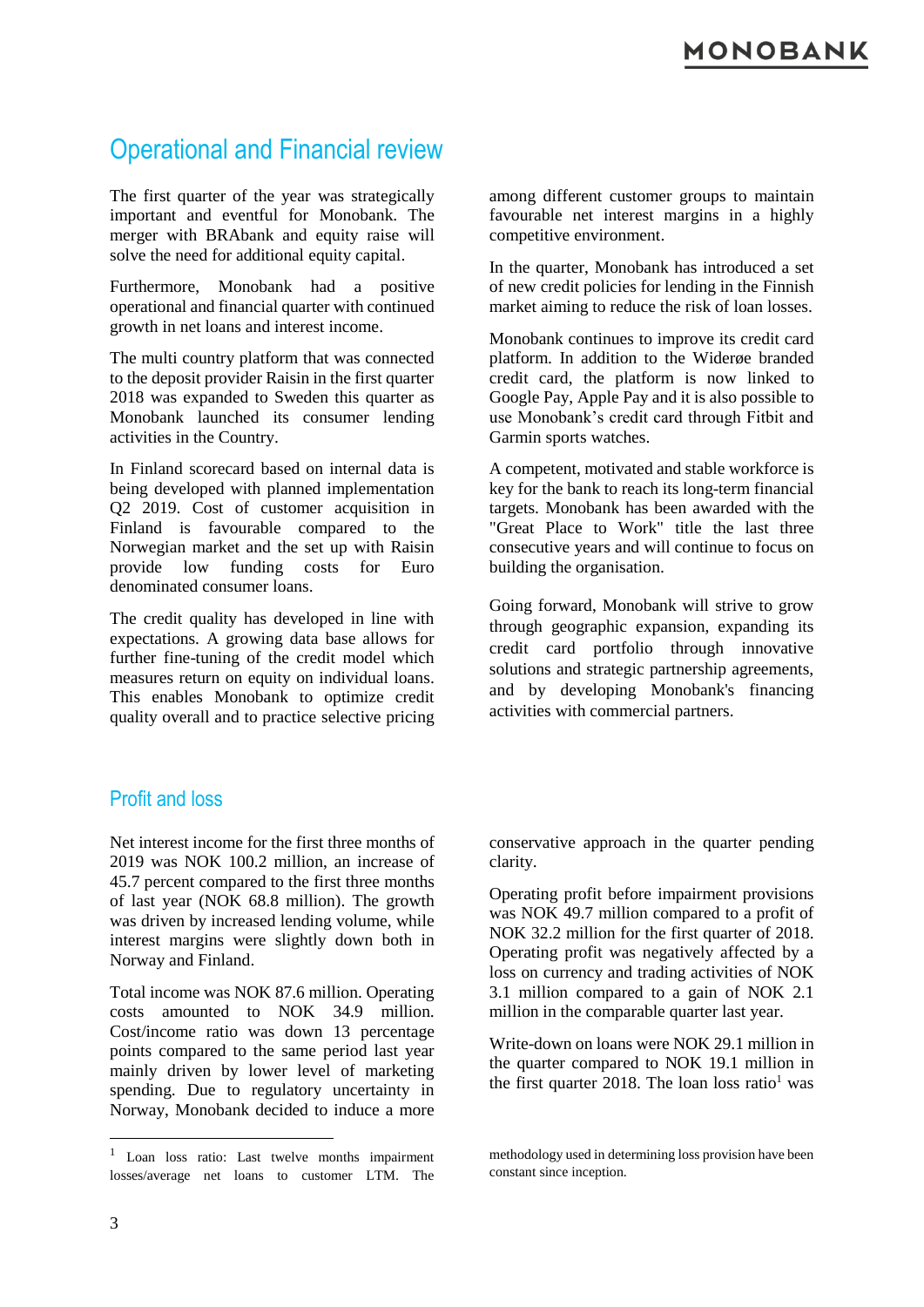4.0 percent in the quarter compared to 2.9 percent in the same quarter last year.

The increased provisions are mainly a result of increased portfolio insight. Going forward losses on loans in the Norwegian portfolio will be moderated by the forward flow agreement that was put into effect in the second quarter last year.

The result was a profit of NOK 20.6 million before taxes in the period, while the after-tax profit ended at NOK 16.1 million.

#### Balance sheet

Total assets amounted to NOK 5 241 million as of 31 March 2019 up from NOK 4 876 million at the end of the fourth quarter 2018. The bank's net loan balance was NOK 3 988 million (NOK 3 706 million) including unspecified loss provisions and excluding prepaid agency commissions. Of loans outstanding at 31 March, NOK 1 510 million was extended to Finnish customers representing 37 percent of total net loans.

Deposits from customers were NOK 4 414 million (NOK 4 125 million). Monobank's bank deposits and liquid securities amounted to NOK 1 021 million. Within policy guidelines, the bank seeks to optimize interest income through diversified placement of liquidity within eligible investment instruments.

Total equity was NOK 681 million and CET1 was 16.3 percent. Assuming debt securities were placed entirely in zero weighted instruments the CET1 would be 16.5%. Minimum weighted CET1 is 13.3 per cent.

In the quarter, Monobank successfully completed a private placement amounting to NOK 57.8 million in connection with the merger agreement between Monobank and BRAbank.

Based on The Financial Supervisory Authority of Norway's (FSA) preliminary review Monobank has been advised that the bank shall maintain a capital of 6.3 per cent above the minimum requirement of risk weighted assets (Pilar II). Monobank does not agree with all of the Financial Supervisory Authority's assessments and has appealed the decision.

For further information about regulatory capital ratios, see note 3.

#### Events after the balance date

There is no significant event to report.

#### Other information

Monobank has received objections to its registration and use of trademarks in certain EU countries from the French company Monabanq SA. Monobank does not agree with these

objections. Nevertheless, assuming approval of the merger with BRAbank, the combined bank will take the name BRAbank.

#### Risk, uncertainties and additional factors impacting Monobank

Monobank is subject to a range of risks and uncertainties which may affect its business operations, financial condition and results of operations. The description of principal risks and uncertainties in the Financial statements

and Board of Directors' Report 2018 gives a fair description of principal risks and uncertainties that may affect Monobank in the second quarter 2019. The bank is not aware of any significant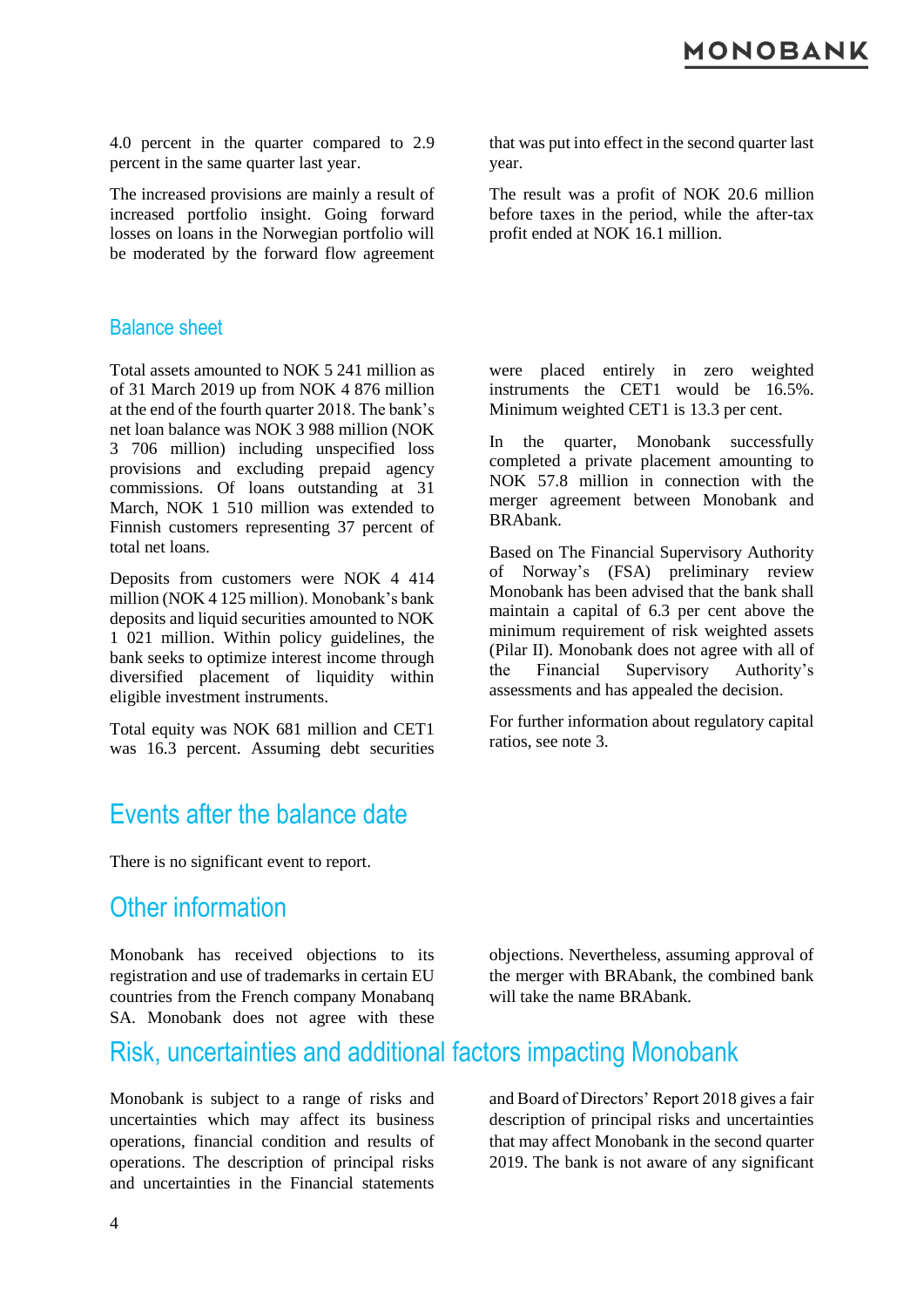#### **10N0BANK**

new risks or uncertainties or significant changes to those risks or uncertainties.

#### **Outlook**

Important milestones were reached during the first quarter to secure the long-term profitable growth for Monobank.

The proposed merger with BRAbank was approved by the AGM on 20 March and is expected to be completed during the second quarter of 2019.

The transaction will create a well-capitalized and well-positioned bank with significant growth ambitions in the Nordic consumer finance market. Net outstanding loans is expected to reach NOK five billion at year-end 2019 and NOK 10 billion in five years.

The combined bank has an ambition to deliver a return on equity in the range of 10 to 15 percent in 2020-2021 and a long-term return on equity in excess of 20 percent. The combined unit's cost/income ratio is also expected to

improve significantly to below 35 percent within the next five years.

Expected transaction and restructuring costs are estimated to be approximately NOK 60 million and expected write down of intangibles of about NOK 38 million.

The gradual introduction of the Widerøebranded digital credit card platform has been well received in the market and Monobank will now increase the marketing effort towards Widerøs 2.8 million passengers per year.

At the end of the first quarter Monobank launched its digital consumer finance offering in Sweden. The expansion fits well with BRAbank's current presence in the Swedish consumer credits market and will increase the bank's growth opportunities and exploit the economies of scale in the business model.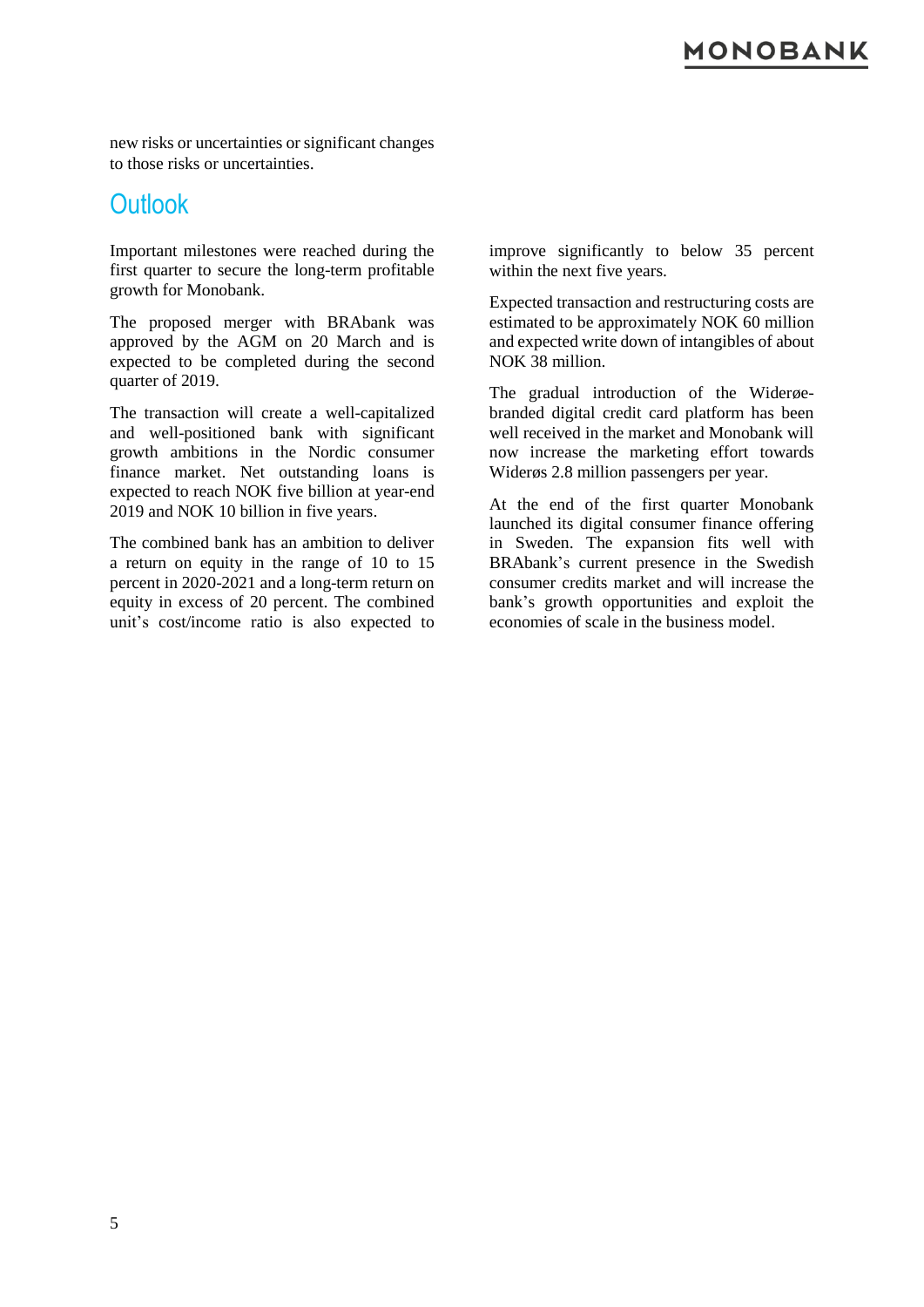## **Financial statement (unaudited)**

### Statement of comprehensive income

| In NOK thousands                       | Q1 2019  | Q1 2018  | <b>YTD</b><br>2019 | <b>YTD</b><br>2018 | 2018      |
|----------------------------------------|----------|----------|--------------------|--------------------|-----------|
| Interest income                        | 118714   | 84 702   | 118714             | 84 702             | 403 642   |
| Interest expenses                      | 18 5 37  | 15 940   | 18 5 37            | 15 940             | 71 996    |
| Net interest income                    | 100 176  | 68761    | 100 176            | 68761              | 331 646   |
|                                        |          |          |                    |                    |           |
| Income commissions and fees            | 7676     | 6485     | 7676               | 6485               | 25 970    |
| Expenses commissions and fees          | 20 217   | 10 9 88  | 20 217             | 10 9 88            | 60 456    |
|                                        |          |          |                    |                    |           |
| <b>Total income</b>                    | 87 635   | 64 259   | 87 635             | 64 259             | 297 161   |
|                                        |          |          |                    |                    |           |
| Income/loss from trading activities    | $-3103$  | 2 1 3 6  | $-3103$            | 2 1 3 6            | 4 1 3 6   |
|                                        |          |          |                    |                    |           |
| Staff costs                            | 11 413   | 7793     | 11 4 13            | 7793               | 42 4 23   |
| Other administrative expenses          | 18 847   | 24 234   | 18 847             | 24 234             | 80 361    |
| - of which marketing expenses          | 6319     | 14 5 98  | 6319               | 14 5 98            | 41 393    |
| Depreciation and amortisation          | 4617     | 2 1 3 1  | 4617               | 2 1 3 1            | 10855     |
| <b>Total operating costs</b>           | 34 876   | 34 158   | 34 876             | 34 158             | 133 640   |
|                                        |          |          |                    |                    |           |
| <b>Profit before impairment losses</b> | 49 655   | 32 237   | 49 655             | 32 237             | 167 658   |
|                                        |          |          |                    |                    |           |
| <b>Impairment</b> losses               | $-29088$ | $-19057$ | $-29088$           | $-19057$           | $-128435$ |
| <b>Operating profit before tax</b>     | 20 5 67  | 13 180   | 20 5 67            | 13 180             | 39 223    |
| Tax charge                             | $-443$   | $-3122$  | $-443$             | $-3122$            | $-8655$   |
| Profit for the year                    | 16 124   | 10 058   | 16 124             | 10 058             | 30 567    |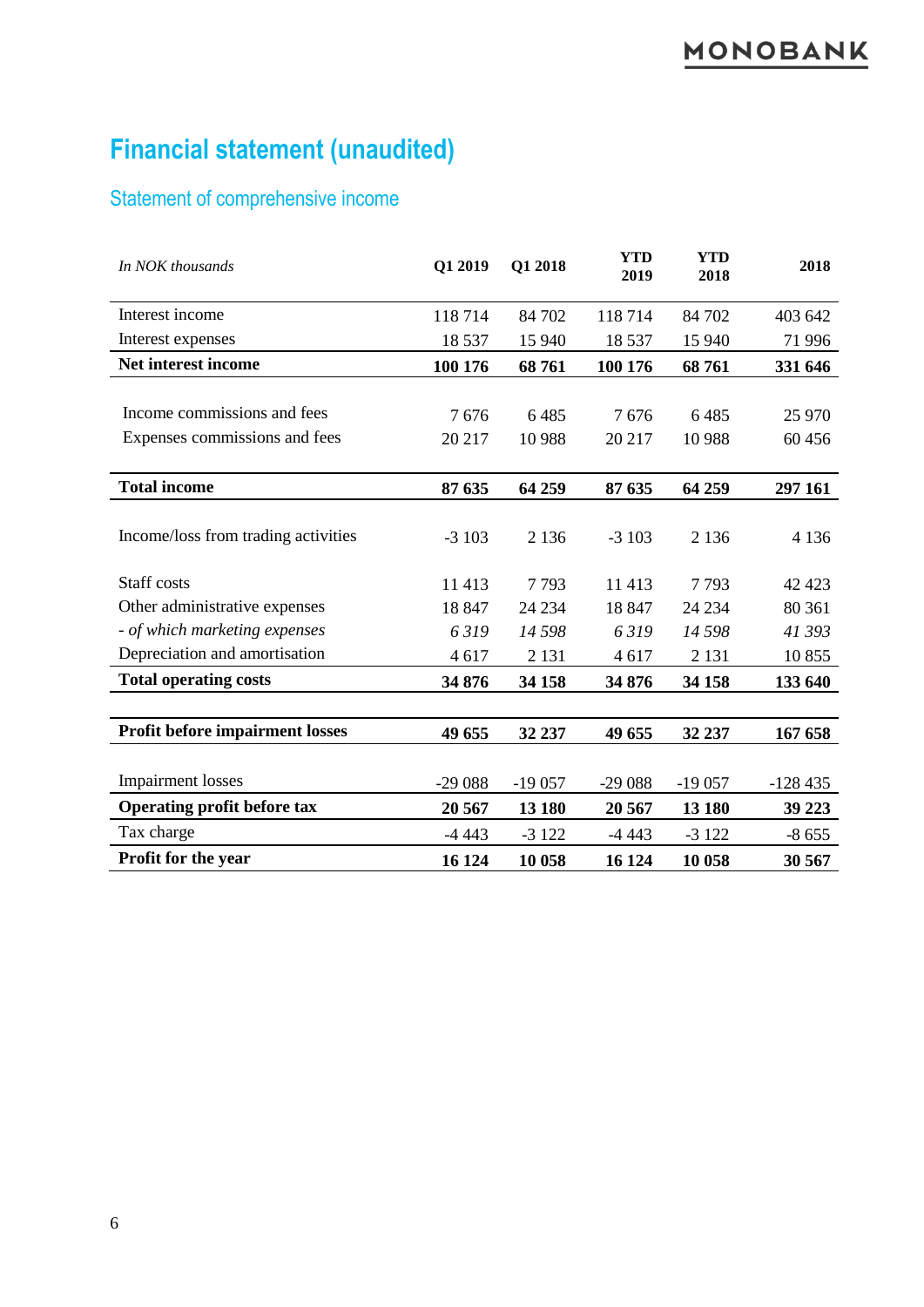## Statement of financial position

| <b>NOK</b> million                          |                        | 31.03.2019       | 31.03.2018                               | 31.12.2018 |
|---------------------------------------------|------------------------|------------------|------------------------------------------|------------|
| <b>Assets</b>                               |                        |                  |                                          |            |
| Loans and advances to banks                 |                        | 108 366          | 65 439                                   | 108 790    |
| Loans and advances to customers             |                        | 4 134 826        | 2 945 025                                | 3 844 229  |
| Provision for impairment losses             |                        | 146 806          | 69 470                                   | 138 493    |
| Net loans and advances to customers         |                        | 3 988 020        | 2875 555                                 | 3705736    |
| Debt securities                             |                        | 912 844          | 625 089                                  | 851 879    |
| Deferred tax asset                          |                        | 2791             | 5 4 7 0                                  | 2791       |
| Other intangible assets                     |                        | 70 0 26          | 47 157                                   | 67 064     |
| Property, plant and equipment               |                        | 2 9 0 2          | 2094                                     | 2681       |
| <b>Financial derivatives</b>                |                        | 1832             | $\theta$                                 | 6 6 4 4    |
| Prepayments accrued income and other assets |                        | 155 189          | 103 108                                  | 130 341    |
| - of which accrued commission to agents     |                        | 130 791          | 97 58 6                                  | 121 249    |
| <b>Total assets</b>                         |                        | 5 241 971        | 3723911                                  | 4 875 927  |
| <b>Equity and liabilities</b>               |                        |                  |                                          |            |
|                                             |                        |                  |                                          |            |
| <b>Liabilities</b>                          |                        |                  |                                          |            |
| Deposits by customers                       |                        | 4 4 1 3 7 1 3    | 3 0 5 7 1 2 0                            | 4 125 245  |
| Provisions, acrruals and other liabilities  |                        | 42 092           | 30 014                                   | 40 668     |
| Subordinated loan                           |                        | 98 823           | 98 4 83                                  | 98 739     |
| Financial derivatives                       |                        | $\theta$         | 4 4 8 9                                  | 0          |
| Tax payable                                 |                        | 6548             | $\Omega$                                 | 2 1 0 5    |
| <b>Total liabilities</b>                    |                        | 4 5 6 1 1 7 6    | 3 190 106                                | 4 266 756  |
|                                             |                        |                  |                                          |            |
| <b>Equity</b>                               |                        |                  |                                          |            |
| Share capital                               |                        | 304 467          | 249 196                                  | 274 023    |
| Surplus capital                             |                        | 311 676          | 256 591                                  | 286 621    |
| <b>Retained Earnings</b>                    |                        | 64 651           | 28 018                                   | 48 527     |
| Not registered capital                      |                        | $\theta$         | $\Omega$                                 | 0          |
| Other paid in capital (options)             |                        | $\boldsymbol{0}$ | $\theta$                                 | $\Omega$   |
| <b>Total equity</b>                         |                        | 680795           | 533 805                                  | 609 171    |
| <b>Total equity and liabilities</b>         |                        | 5 241 971        | 3723911                                  | 4 875 927  |
|                                             |                        |                  |                                          |            |
| Jan Greve-Isdahl<br>Chairman of the Board   | Tore Hopen             |                  | Mette Henriksen                          |            |
|                                             |                        |                  |                                          |            |
| Guro Røberg                                 | Torhild Eide Torgersen |                  | Tore Amundsen<br>Employee representative |            |
| Bent Gjendem<br><b>CEO</b>                  |                        |                  |                                          |            |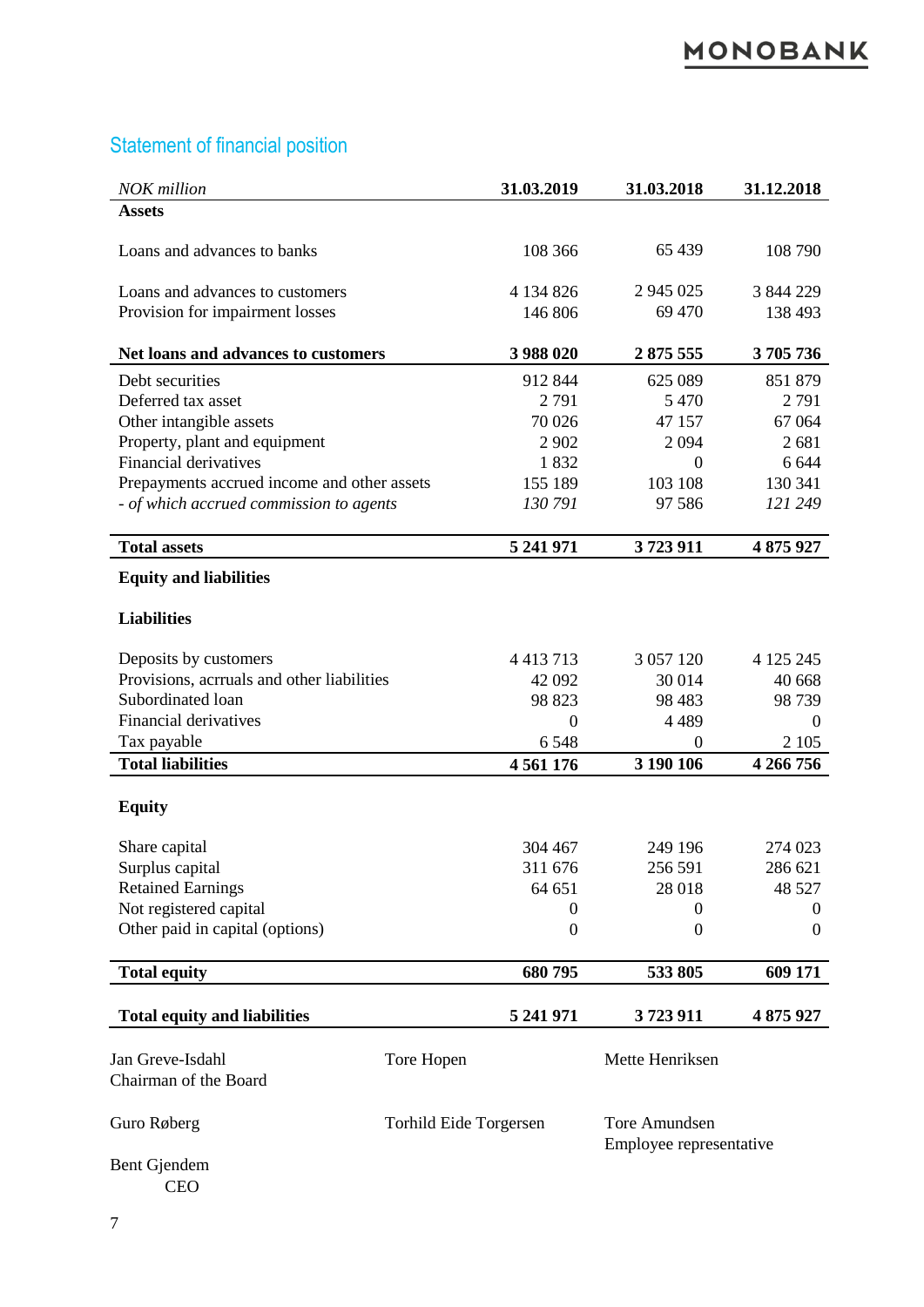| In NOK thousands                  | <b>Share</b><br>capital | <b>Surplus</b><br>capital | <b>Other</b><br>paid-in<br>capital<br>(options) | <b>Not</b><br>registered<br>capital | <b>Retained</b><br>earnings | <b>Total</b> |
|-----------------------------------|-------------------------|---------------------------|-------------------------------------------------|-------------------------------------|-----------------------------|--------------|
| <b>Equity at 01.01.2019</b>       | 274 023                 | 286 621                   | $\Omega$                                        | $\Omega$                            | 48 5 27                     | 609 171      |
| Profit/(loss) for the period      | $\theta$                | $\theta$                  | $\Omega$                                        | $\Omega$                            | 16 124                      | 16 124       |
| Option programme                  | $\Omega$                | $\theta$                  | $\theta$                                        | $\theta$                            | $\theta$                    | 0            |
| Shares issued net of fees and tax | 30 4 44                 | 25 0 55                   | $\Omega$                                        | 0                                   | 0                           | 55 499       |
| <b>Equity at 31.03.2019</b>       | 304 467                 | 311 676                   |                                                 |                                     | 64 651                      | 680795       |

## Statement of changes in equity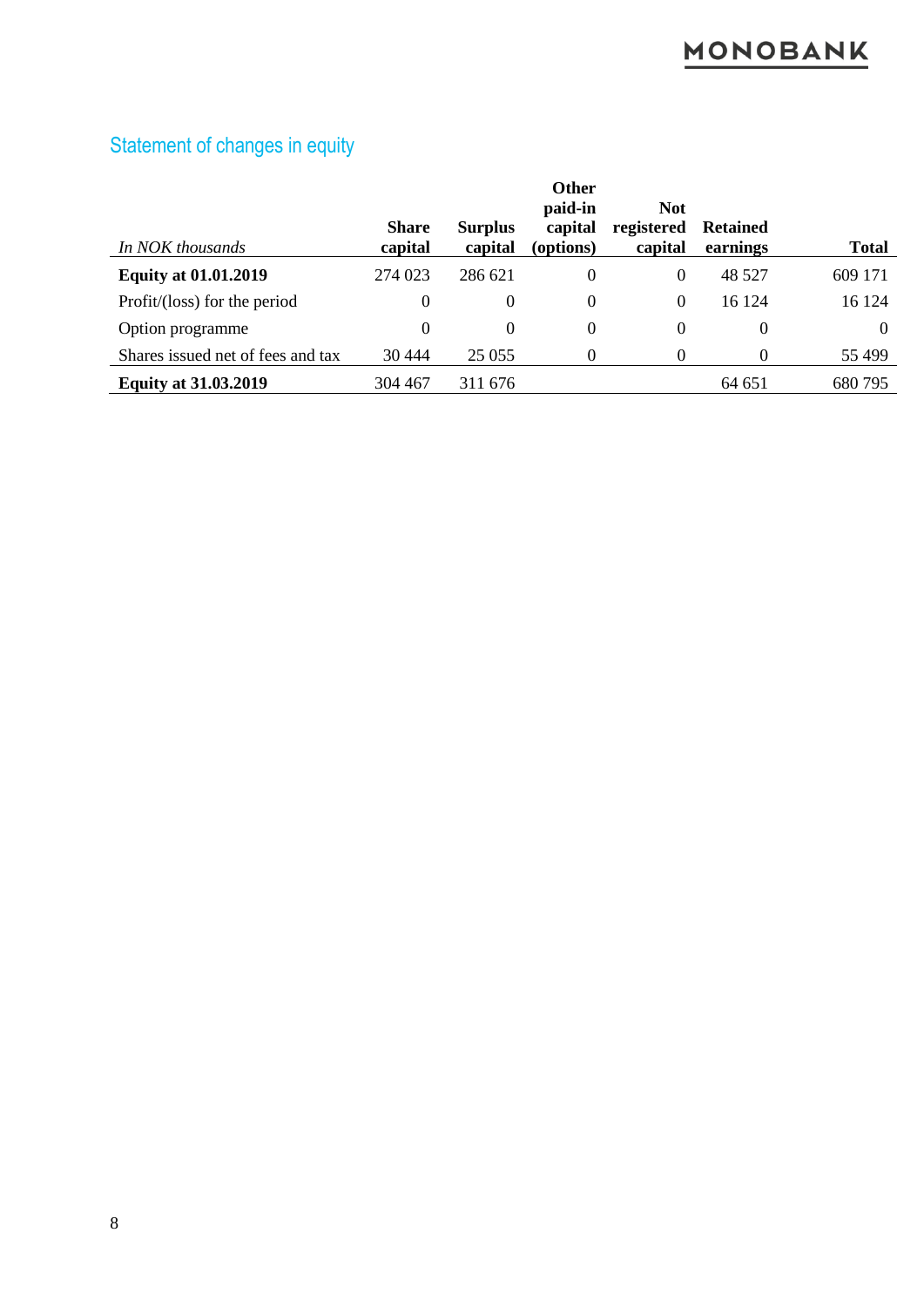#### Statement of cash flows

| In NOK thousand                                              | 31.03.2019 | 31.03.2018 | 31.12.2018 |
|--------------------------------------------------------------|------------|------------|------------|
|                                                              |            |            |            |
| Cash flows from operating activities                         |            |            |            |
| Operating profit/(loss) before tax                           | 20 5 67    | 13 180     | 39 223     |
| Adjustment for change in provision for impairment losses     | 8 3 1 3    | 18789      | 87812      |
| Adjustment for unrealised changes in fair value of financial |            |            |            |
| instruments                                                  | (12996)    | (10040)    | 4 1 5 8    |
| Adjustment share option programme                            |            |            |            |
| Depreciation and amortisation                                | 4701       | 2 2 1 5    | 10855      |
| Changes in loans and advances to customers                   | (290597)   | (542156)   | (1441359)  |
| Changes in deposits by customers                             | 288 469    | 405 259    | 1 473 384  |
| Changes in financial derivates                               | 4812       | 5 8 6 3    | (5 270)    |
| Changes in debt securities                                   | (47969)    | 141 488    | (99913)    |
| Changes in other operating assets and liabilities            | (23 424)   | (16796)    | (33 375)   |
| Net cash flows from operating activities                     | (48125)    | 17802      | 35 514     |
|                                                              |            |            |            |
| Cash flows from investing activities                         |            |            |            |
| Purchase of property, plant and equipment                    | $-636$     | (572)      | (2008)     |
| Investment in intangible assets                              | (7164)     | (9706)     | (37489)    |
| Net cash flows from investing activities                     | 7799       | (10 278)   | (39 497)   |
|                                                              |            |            |            |
| Cash flows from financing activities                         |            |            |            |
| Issue of ordinary shares                                     | 55 499     | 1916       | 56 774     |
| Issued Tier 1 and Tier 2 capital                             |            |            |            |
| Net cash flows from financing activities                     | 55 499     | 1916       | 56 774     |
|                                                              |            |            |            |
| Net increase/(decrease) in cash and cash equivalents         | (425)      | 9 4 4 0    | 52791      |
|                                                              |            |            |            |
| Cash and cash equivalents at period start                    | 108 790    | 56 000     | 56 000     |
| Cash and cash equivalents at period end                      | 108 366    | 65 440     | 108 790    |
|                                                              |            |            |            |
| Cash and cash equivalents consist of:                        |            |            |            |
| Loans and advances from banks                                | 108 366    | 65 439     | 108 790    |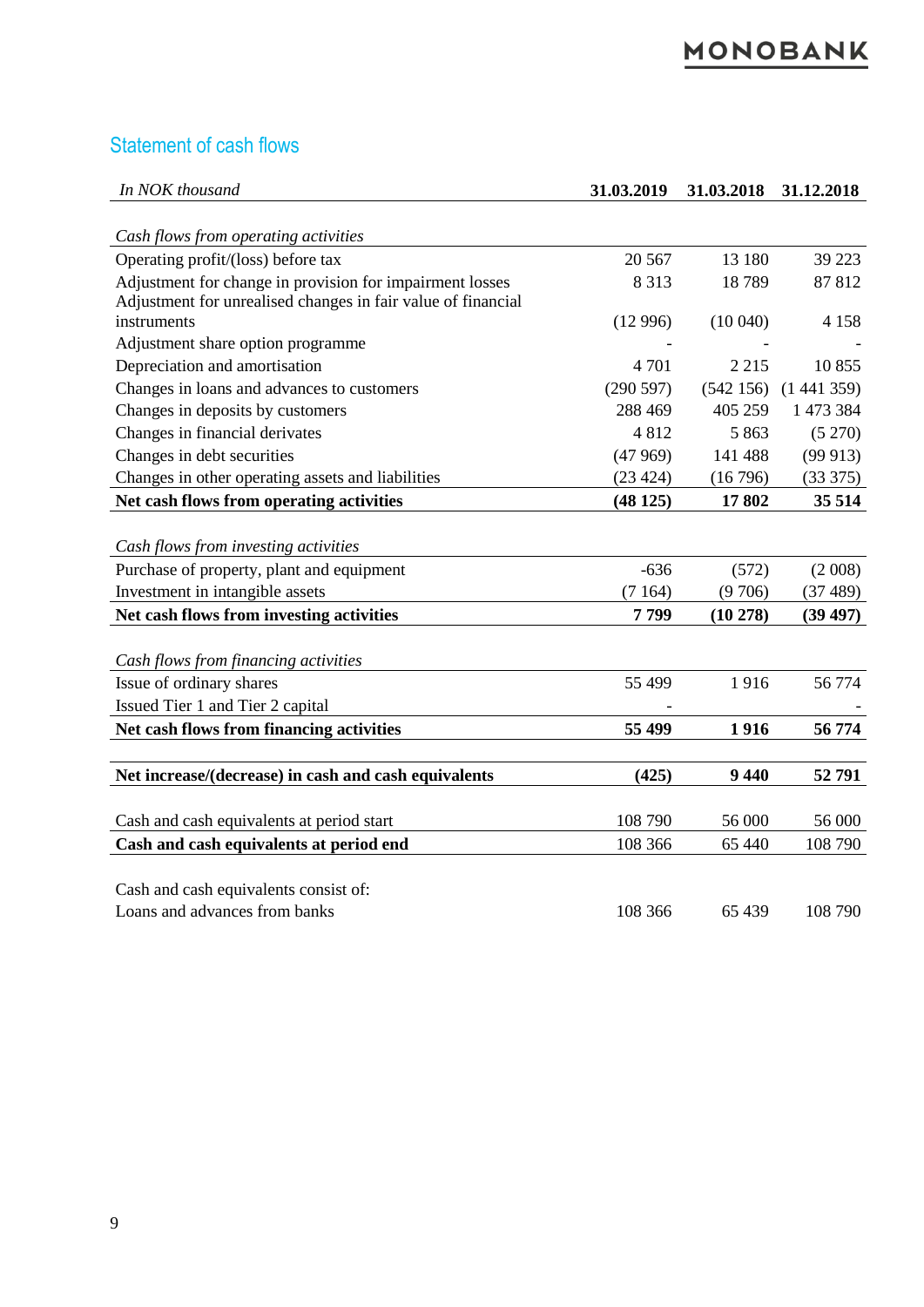### **Notes to the financial statements**

#### Note 1 Accounting principles

Monobank Q1 2019 report is prepared in accordance with general accounting principles as described in the annual report for 2018. The report has not been audited.

#### Note 2 Loans and advances to customers

| In NOK thousands                                         | 31.03.2019  | 31.03.2018 | 31.12.2018 |
|----------------------------------------------------------|-------------|------------|------------|
|                                                          |             |            |            |
| Loans and advances to customers                          | 4 0 25 5 63 | 2879931    | 3738112    |
| Receivables                                              | 109 263     | 65 0 94    | 106 118    |
| Provision for impairment losses – collectively assessed  | (16079)     | (14086)    | (15514)    |
| Provision for impairment losses – individual assessment  | (130727)    | (55384)    | (122979)   |
| Net loans and advances to customers                      | 3 988 020   | 2875555    | 3705736    |
|                                                          |             |            |            |
|                                                          |             |            |            |
| Provision for impairment losses - collectively assessed  | 31.03.2019  | 31.03.2018 | 31.12.2018 |
| Provision for impairment losses collectively assessed at |             |            |            |
| the start of the period                                  | 15 5 14     | 9089       | 9 0 8 9    |
| Losses/(releases) to income statement                    | 565         | 4997       | 6425       |
| Provision for impairment losses collectively assessed    |             |            |            |
| at the end of the period                                 | 16 079      | 14 08 6    | 15 5 14    |
|                                                          |             |            |            |
|                                                          |             |            |            |
| Provision for impairment losses – individual assessment  | 31.03.2019  | 31.03.2018 | 31.12.2018 |
| Provision for impairment losses individual assessment at |             |            |            |
| the start of the period                                  | 122 979     | 41 592     | 41 592     |
| Losses/(releases) to income statement                    | 7 7 4 7     | 13792      | 81 388     |
| Provision for impairment losses individual assessment at |             |            |            |
| the end of the period                                    | 130 727     | 55 384     | 122 979    |
|                                                          |             |            |            |
|                                                          |             |            |            |
|                                                          |             |            |            |
| <b>Realised losses</b>                                   |             |            |            |
| In NOK thousands                                         | 31.03.2019  | 31.03.2018 | 31.12.2018 |

Net loans and advances to customers for Norway reflects MNOK 89 of sold loans through forward flow agreement within 1st quarter of 2019.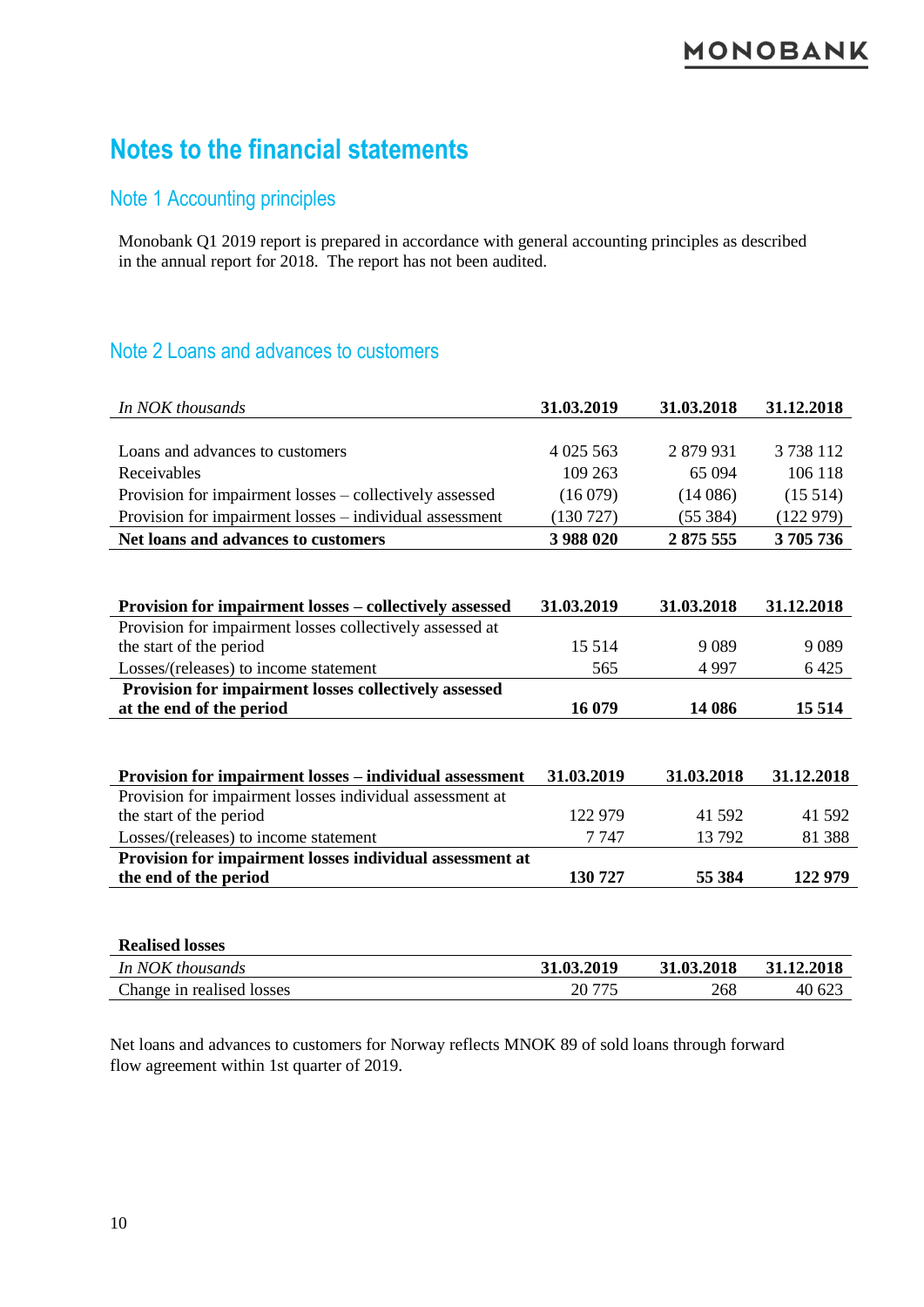#### **Loan to customers by geography**

| In NOK thousands                                         | 31.03.2019    | 31.03.2018    | 31.12.2018    |
|----------------------------------------------------------|---------------|---------------|---------------|
| <b>Norway</b>                                            |               |               |               |
| Gross loans and receivables including invoiced interests |               |               |               |
| and instalments                                          | 2 624 334     | 2 3 6 3 3 1 1 | 2 588 493     |
| Provisions for impairment losses                         | 106 952       | 62 655        | 108 671       |
| Net loans and receivables to customers                   | 2 5 1 7 3 8 2 | 2 300 656     | 2 479 822     |
|                                                          |               |               |               |
| In NOK thousands                                         | 31.03.2019    | 31.03.2018    | 31.12.2018    |
| <b>Finland</b>                                           |               |               |               |
| Gross loans and receivables including invoiced interests |               |               |               |
| and instalments                                          | 1 510 492     | 581714        | 1 255 737     |
| Provisions for impairment losses                         | 39 854        | 6815          | 29 822        |
| Net loans and receivables to customers                   | 1 470 638     | 574 899       | 1 2 2 5 9 1 4 |
|                                                          |               |               |               |
| <b>Total net loans and receivables to customers</b>      | 3 988 020     | 2875 555      | 3705736       |
|                                                          |               |               |               |
| <b>Defaulted loans and losses</b>                        |               |               |               |
| In NOK thousands                                         | 31.03.2019    | 31.03.2018    | 31.12.2018    |
| Defaulted loans                                          | 474 662       | 251 745       | 436 110       |
| Individual impairment of loans                           | (130727)      | (55384)       | (122979)      |
| Net defaulted loans                                      | 343 936       | 196 361       | 313 131       |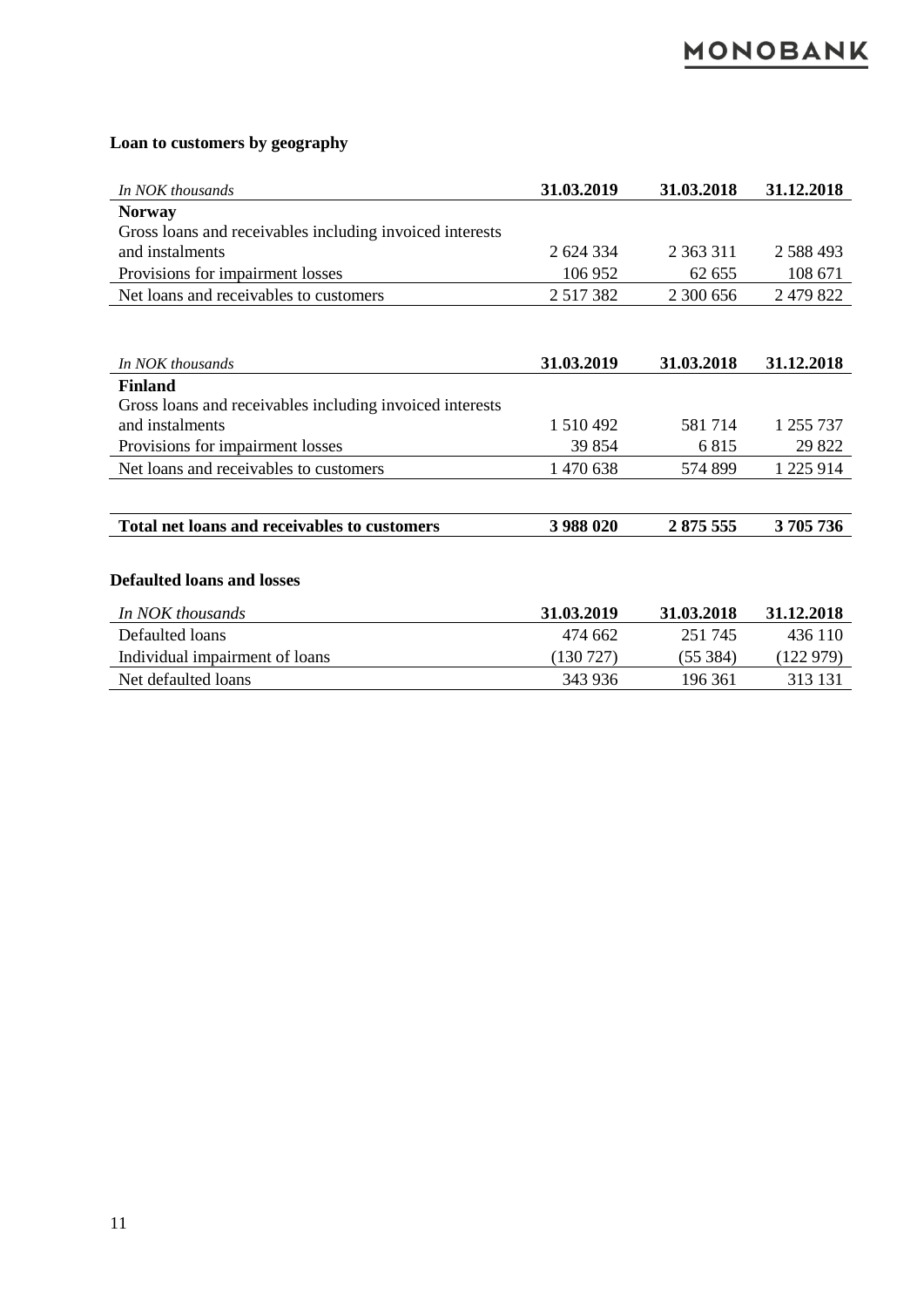#### Note 3 Capital adequacy

| In NOK thousands                                            | 31.03.2019     | 31.03.2018     | 31.12.2018     |
|-------------------------------------------------------------|----------------|----------------|----------------|
| Share capital                                               | 304 467        | 249 196        | 274 023        |
| Surplus capital                                             | 311 676        | 274 551        | 286 621        |
| <b>Retained Earnings</b>                                    | 48 5 27        | 10 058         | 48 5 27        |
| - Deduction of deferred tax assets, other intangible assets | (70939)        | (41458)        | (67916)        |
| and additional valuation adjustments                        |                |                |                |
| <b>Common equity Tier 1 capital</b>                         | 593731         | 492 347        | 541 255        |
| Additional Tier 1 capital instruments                       | 50 000         | 50 000         | 50 000         |
| <b>Tier 1 capital</b>                                       | 643731         | 542 347        | 591 255        |
| Subordinated loan capital                                   | 50 000         | 50 000         | 50 000         |
| Tier 2 capital                                              | 693731         | 592 347        | 641 255        |
|                                                             |                |                |                |
| <b>Capital requirements</b>                                 | 31.03.2019     | 31.03.2018     | 31.12.2018     |
| Institutions                                                | 41 074         | 54 4 45        | 23 9 39        |
| Loans to customers 75% as of 25.04.17                       | 2748029        | 2014736        | 2 552 646      |
| Defaulted loans 100%                                        | 343 936        | 196 361        | 313 130        |
| Covered bonds                                               | 10 9 20        | 8 1 5 9        | 8743           |
| Other assets                                                | 160 883        | 105 202        | 135 813        |
| Corporate                                                   |                | 150 152        |                |
| Regional governments or local authorities                   | 12 061         | 39 135         | 4 5 0 6        |
|                                                             |                |                |                |
| <b>Market risk</b>                                          | $\overline{0}$ | $\overline{0}$ | $\overline{0}$ |
| <b>Operational risk</b>                                     | 316914         | 196783         | 316914         |
| <b>CVA</b> risk                                             | 2065           | 235            | 239            |
| Total risk-weighted volume and capital requirements         | 3 635 881      | 2765207        | 3 355 930      |
|                                                             |                |                |                |
| Common equity Tier 1 capital ratio                          | 16,3%          | 17,8%          | 16,1 %         |
| Tier 1 capital ratio                                        | 17,7 %         | 19,6%          | 17,6 %         |
| Capital ratio                                               | 19,1 %         | 21,4 %         | 19,1 %         |
|                                                             |                |                |                |
| Minimum CET 1 capital ratio requirement                     | 13,3 %         | 13,6 %         | 13,5 %         |

LCR (Liquidity Coverage Ratio) 552% and NSFR (Net Stable Funding Ratio) 172 % as of 31.3.2019